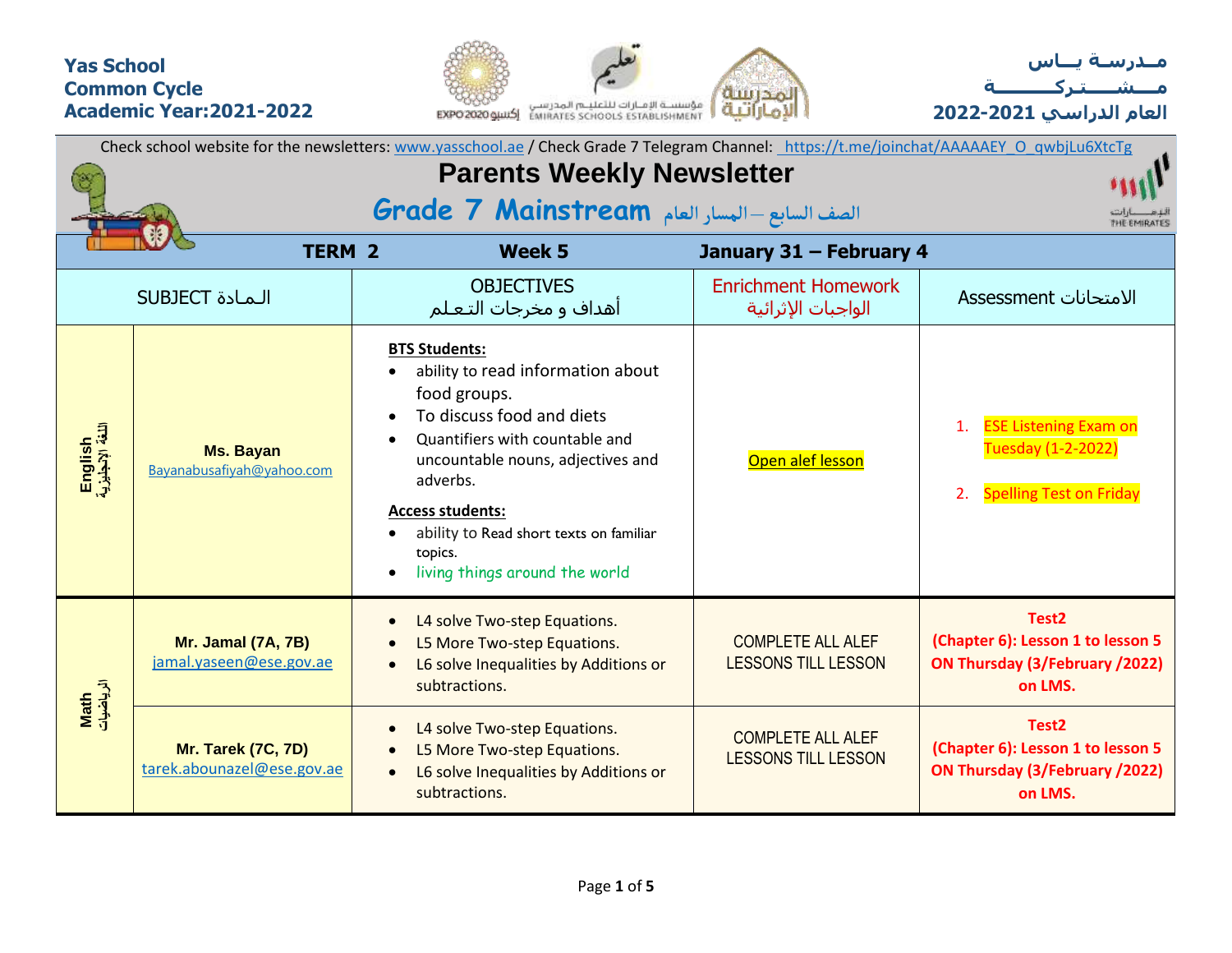|                   | <b>Mr. Ali (7A, 7B)</b><br>ali.gadoura@ese.gov.ae | Invertebrates 1: Vertebrates and<br><b>Invertebrates</b><br><b>Invertebrates and Their</b><br><b>Characteristics 1</b><br><b>Invertebrates and Their</b><br><b>Characteristics 2</b><br><b>Mollusks and Roundworms</b><br><b>Arthropods</b><br><b>Echinoderms</b>                                                                         | <b>COMPLETE ALL ALEF</b><br>LESSONS TILL LESSON<br>FROM 80 TO 104 | SCINCE TEST ON<br><b>WEDNESDAY 2/2/2022</b><br>FROM ALEF LESSONSS<br>$80 - 95$ |  |  |  |  |
|-------------------|---------------------------------------------------|-------------------------------------------------------------------------------------------------------------------------------------------------------------------------------------------------------------------------------------------------------------------------------------------------------------------------------------------|-------------------------------------------------------------------|--------------------------------------------------------------------------------|--|--|--|--|
| Science<br>العلوم | Mr. Carl (7C)<br>carl.addison@ese.gov.ae          | Describe animal structural<br>adaptations.<br>Describe animal behavioral and<br>functional adaptations.<br>Compare the different types of animal<br>$\bullet$<br>adaptations.<br>Contrast vertebrates and<br>invertebrates<br>To characterize sponges and<br>$\bullet$<br>cnidarians.<br>Categorize and flatworms and<br>segmented worms. | Complete Alef lesson/ catch<br>up lesson 80-102                   | Pop Quiz Friday 4th February<br><b>Content covered during week 5</b>           |  |  |  |  |
| Science<br>العلوم | Ms.Asma (7D)<br>muradasma@yahoo.com               | My objective is to outline the<br>common characteristics of animals.<br>Explain how scientists group<br>$\bullet$<br>animals by their body plan.<br>Describe taxonomy and animal<br>family trees.<br>Describe animal structural<br>adaptations.                                                                                           | <b>ALEF</b>                                                       | <b>QUIZ ON THURSDAY</b><br>3 <sup>RD</sup> Feb 2022                            |  |  |  |  |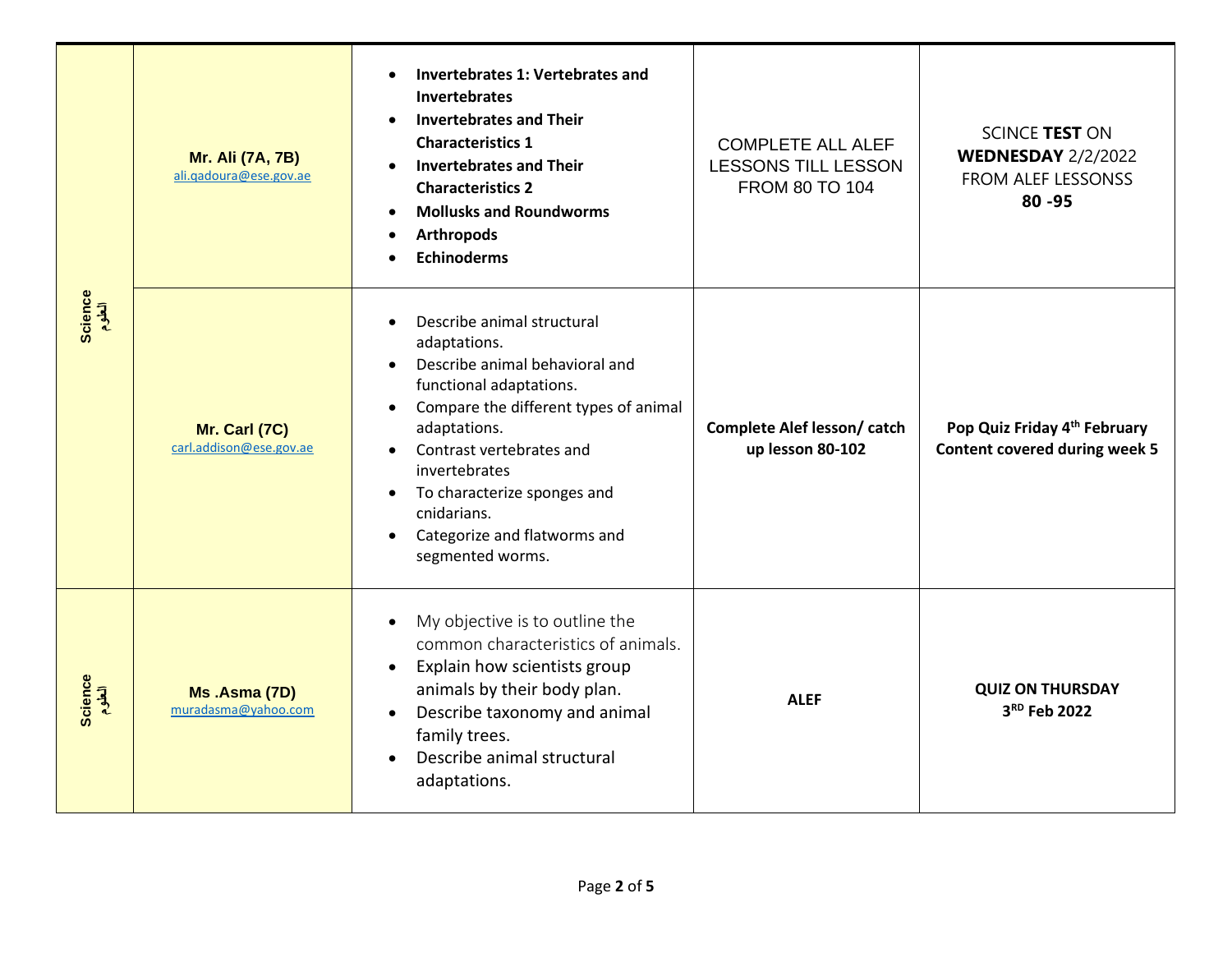| Arabic<br>اللغة العربية                                       | المعلم حمد (7A, 7B)<br>hamed.elkhalil@ese.gov.ae                                                                | استماع أكلت يوم أُكل الثّور الأبيض<br>درس: أعطني النّاي وغنّي                                                                                                 | استكمال دروس منصّة ألف                                                     | اختبار الكتابة: الأربعاء 1/02/2022            |
|---------------------------------------------------------------|-----------------------------------------------------------------------------------------------------------------|---------------------------------------------------------------------------------------------------------------------------------------------------------------|----------------------------------------------------------------------------|-----------------------------------------------|
|                                                               | المعلمة فاطمة (7C, 7D)<br>fatima-<br>ym.alnuaimi@ese.gov.ae                                                     | مقارنة بين الشّعوب: كتابة نصّ تفسيريّ قائم<br>$\bullet$<br>على المقارنة<br>درس المحادثة : الأمثال العربيّة بين الحكمة<br>والقصّة                              | استكمال دروس منصة ألف                                                      | تقييم المحادثة يوم الجمعة<br>بتاريخ 4 -2-2022 |
| Islamic<br>القريبة<br>الإسلامية                               | المعلمة دلال<br>dalal.alhajeri@ese.gov.ae                                                                       | درس الحضارة العربية الإسلامية                                                                                                                                 | استكمال دروس منصة ألف                                                      |                                               |
| + Social Studies<br>الدراسات الاجتماعية<br>والتربية الأخلاقية | المعلمة أمانى<br>amany.alkindi@ese.gov.ae                                                                       | الدرس 5 : الخصائص البشرية لدولة الإمارات<br>$\bullet$<br>العربية المتحدة<br>الدرس 6 : التاريخ الحديث و المعاصر لدولة<br>$\bullet$<br>الإمارات العربية المتحدة | <u>استكمال دروس منصة ألف - حل</u><br><mark>النشاط 1 + 2 في منصة LMS</mark> |                                               |
| Design &<br>Technology<br>انتصنیم وانتئرلوجیا                 | المعلمة نجوى (بنين)<br>najwa.alnagbi@ese.gov.ae                                                                 | Compare positive and negative effects<br>of computing technologies on<br>everyday activities and career options.                                              | <b>LMS</b> activates                                                       | <b>Checkpoint 1 Exam with 25</b><br>marks     |
| <b>Drama</b><br>$\sum_{i=1}^{n}$                              | المعلم محمود صابر (بنين)<br>mahmoud.hmohamed@ese.gov.ae                                                         | • الأقنعة في المسرح                                                                                                                                           |                                                                            |                                               |
|                                                               | المعلم هاني (بنين)<br>hany.yahia@ese.gov.ae                                                                     | نشيد الأم<br>$\bullet$<br>استكمال درس التخت الشرقي العربي<br>$\bullet$                                                                                        |                                                                            |                                               |
| موسیقی Music<br>مسرح Drama                                    | المعلمة رحمه (بنات)<br>Rahma.Mehrez@moe.gov.ae                                                                  | •     العزف معا السيمفونية الخامسة لبتهوفن<br>(الحصة عدد2)                                                                                                    |                                                                            |                                               |
|                                                               | الفنون البصرية Visual Art<br>المعلمة جيهان + المعلمة فاتن<br>gehan.elhawy@ese.gov.ae<br>faten.koussa@ese.gov.ae | درس التكعيبيون                                                                                                                                                |                                                                            | قراءة الدرس من خلال كتاب الطالب               |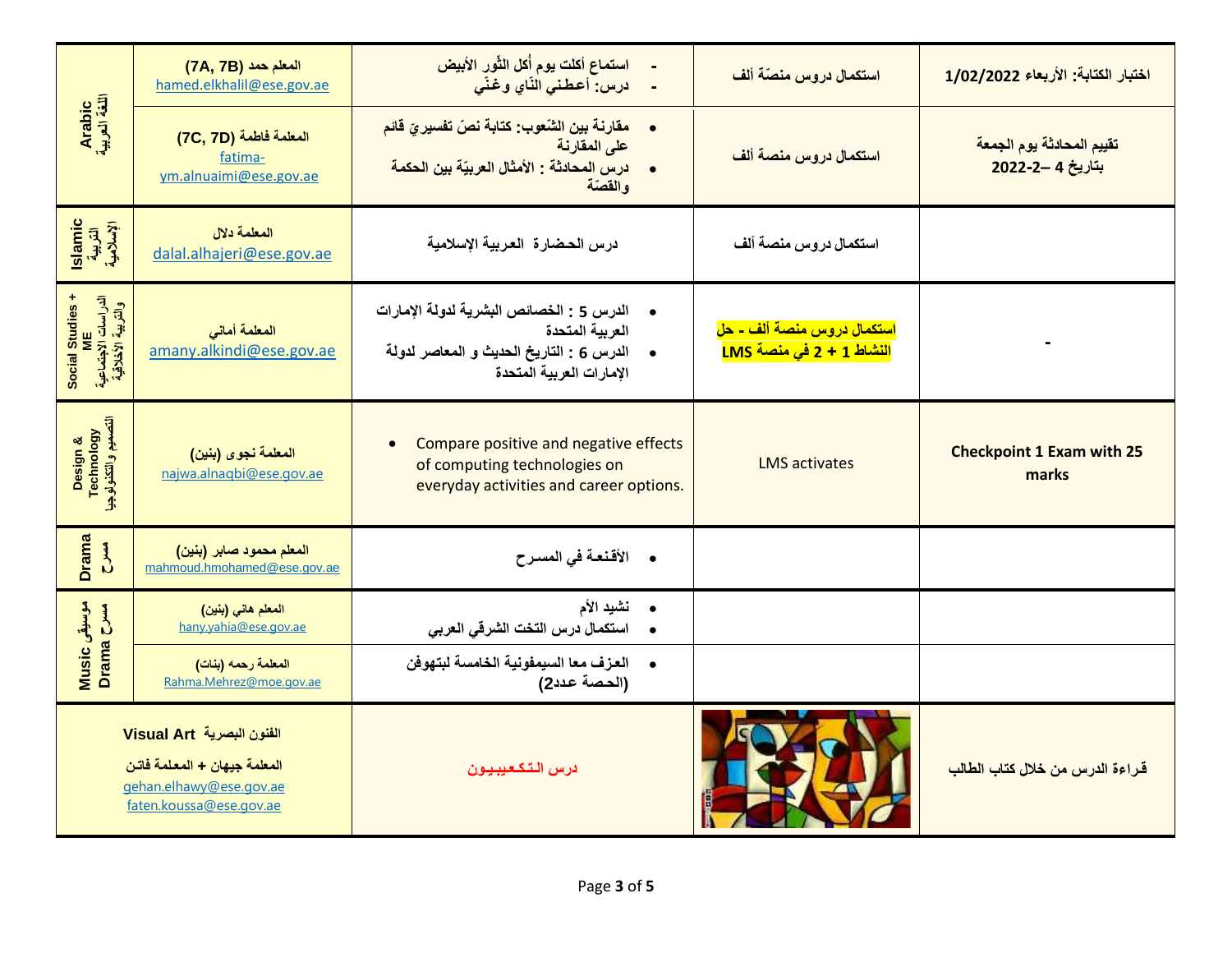|                                                    | Mr. Wassim (Boys)<br>wassim.khouaja@ese.gov.ae      | <b>ATHLETICS:</b><br><b>Hurdles</b>                                                                                                                                         | <b>SELF LEARNING IN LMS</b>                                                              |  |
|----------------------------------------------------|-----------------------------------------------------|-----------------------------------------------------------------------------------------------------------------------------------------------------------------------------|------------------------------------------------------------------------------------------|--|
| Physical Education<br>التربية الرياضية<br>Health & | <b>Ms. Rabab (Girls)</b><br>Rabeb.Garraz@moe.gov.ae | <b>ATHETICS</b><br>-JAVELIN-<br><b>UNDERSTAND THE CORRECT TECHNIQUE</b><br><b>TO THROW A JAVELIN</b>                                                                        | <b>SELF LEARNING</b><br><b>IN LMS</b><br><b>CONTEST</b><br><b>COMPETITION</b><br>Contest |  |
|                                                    | Mr. Yi Zeng (Boys)<br>Yi.Zeng@ese.gov.ae            | 1. Be able to use "有 (have)" and "没有<br>(have not) "<br>Get to know measure word $\uparrow$<br>2.<br>3. Get to know 两 (two)<br>Be able to write character $\pm$ (big)<br>4. | <b>LMS-Lesson 2</b>                                                                      |  |
| Mandarin<br>البرنامج الصيني                        | <b>Ms. Li Shuai (Girls)</b><br>Shuai.Li@ese.gov.ae  | Be able to use "有 (have)" and "没有<br>1.<br>(have not) "<br>2. Get to know measure word $\uparrow$<br>Get to know 两 (two)<br>3.<br>4. Be able to write character $\pm$ (big) | <b>LMS-Lesson 2</b>                                                                      |  |